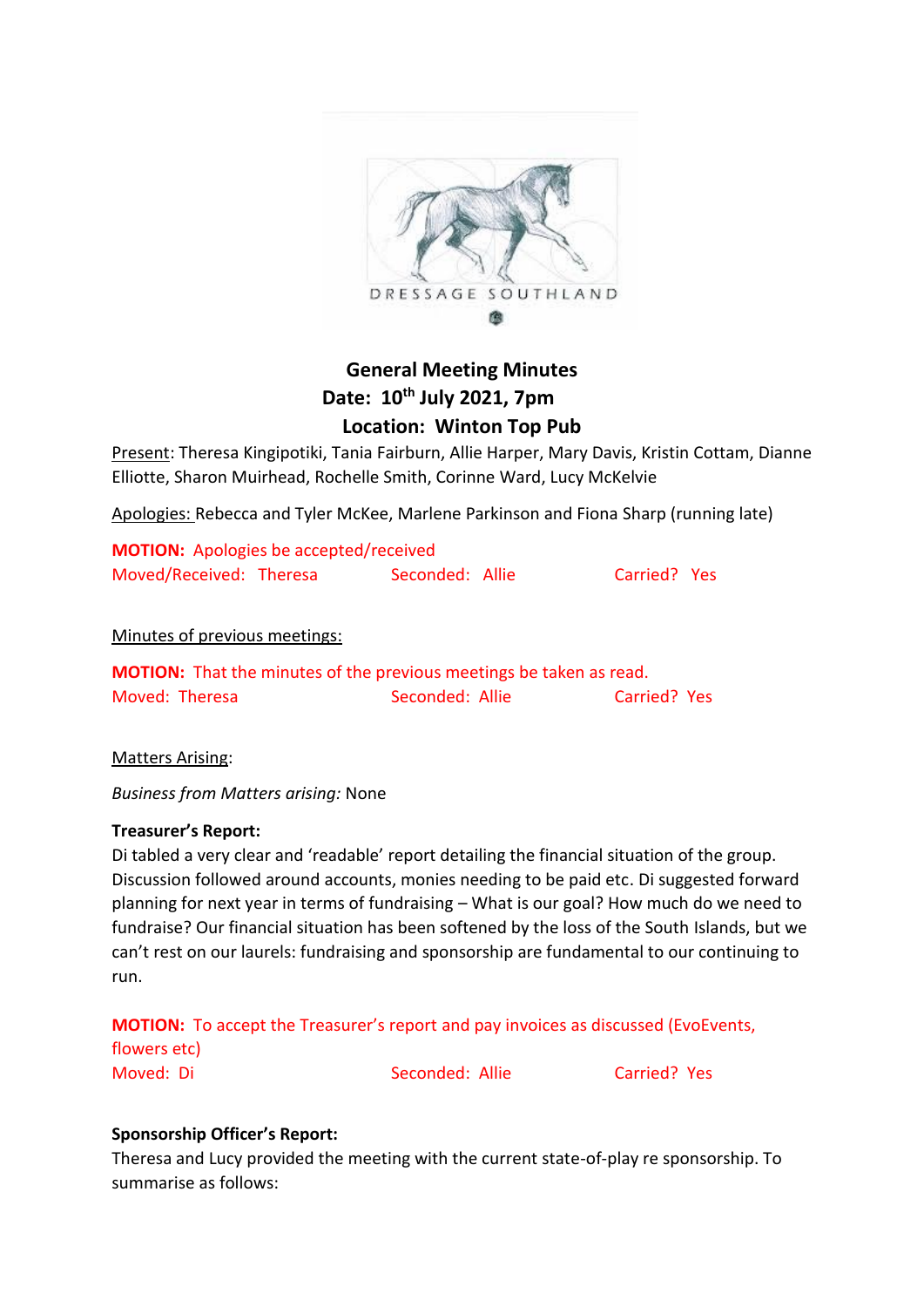- Most of the Level/Accumulator details have been organised. Theresa and Tania will contact The Cow and AB Lime (respectively) via the phone to follow-up with them.
- Two arena sponsors have been found.
- We now need to find a few more Tournament, social nibbles and Judges sponsors if possible.
- The group were informed that the Parkinson's wish to donate \$1000 in acknowledgement of the support they received last season. It was gratefully received by all.

# **MOTION:** To accept the Sponsorship Officer's report Moved: Theresa Seconded: Corinne Carried? Yes *Business arising from the Sponsorship Officer's report*

*Actions Points from the Sponsorship Officer's report:*

| Who            | Task                                                                         | Date to be completed |
|----------------|------------------------------------------------------------------------------|----------------------|
| <b>Theresa</b> | Contact The Cow re sponsorship                                               | <b>ASAP</b>          |
| Tania          | Contact AB Lime re sponsorship                                               | <b>ASAP</b>          |
| Lucy           | Contact pizza outlet (Dominoes / Pizza Hut) re<br>social nibbles sponsorship | <b>ASAP</b>          |

# **Judge's Coordinator Report:**

Sharon tabled a very informative document which allowed us to understand the frustrations / difficulties in finding judges for our shows.

Kristin provided some statistics on the numbers of judges and rates at which they judges / areas where they judge. This was concerning – clearly we are not alone in finding this challenging and our geographic location does not always help!

• Confirmed judges are as follows:

**October** – Leonie Coker (airfare booked) Gill Chambers Margs Carline

**December** – Tracey Johnson and Linda Warren-Davey (airfares booked) Suzanne Inglis Myra Friend

**January** – SCNO exchange Stuart Bishell Nicole Ostermeier Sonii Armstrong Cushla Cain

**February** – Mura Love (accepted invite)

#### MOTION: To accept the Judge's coordinator report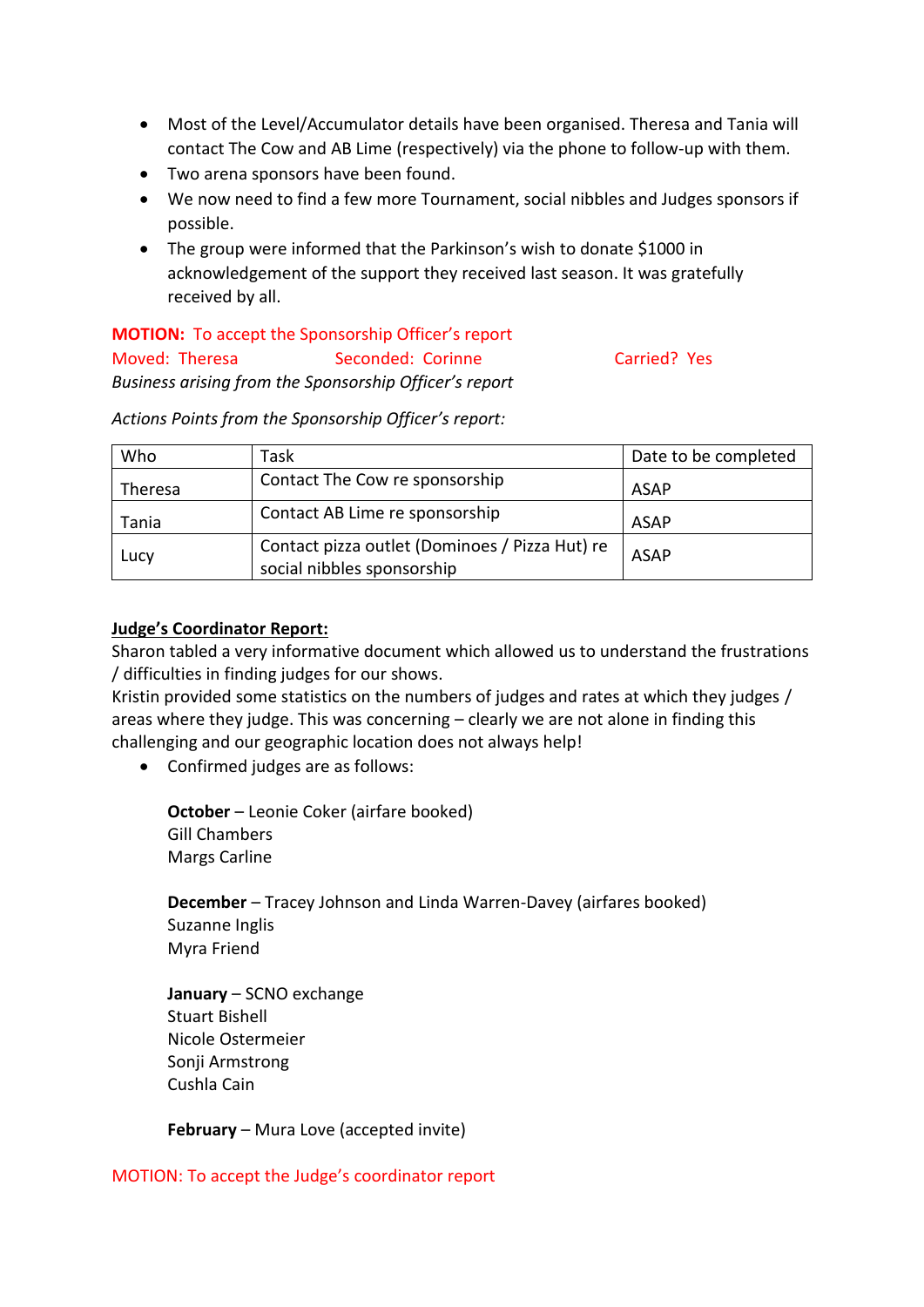#### **Rider Delegate Report:**

In Rebecca's absence, Tania read her report. The two main items discussed are as follows:

- 1. Amateur levels. There was much discussion around this and the changes being made by DNZ. In essence %s will equal a level ie Bronze, Silver or Gold. This applies to Level 1-3 (Preliminary to Medium). This is sponsored by DNZ who will supply ribbons etc.
- 2. Young Horse Classes. There will be new tests which are more user friendly. If the score is good enough in these classes (which would be run by each area) then the horse would move on to Future Stars.

Also discussed was the Young Rider Delegate and it was suggested that Kim Clearwater might be interested in this role as she has already had involvement re Change the Rein campaign. The aim of this is to make dressage more accessible / better experience for younger riders.

South Island Champs update: it's all very well organised. The event manager is Sally Goldsmith and she appears to have all the jobs ticked off.

MOTION: To accept the Rider Delegate report Moved: Tania Seconded: Allie Carried? Yes

# **SEPT Representative/s Report:**

Update from Allie in Marlene's absence. SEPT are currently looking at funding for the treadlite rubber which would be used on the surface.

MOTION: To accept the SEPT Representative/s report Moved: Allie Seconded: Corinne Carried? Yes

# **Groundsperson Liaison Report:**

Fiona supplied a verbal report – not a lot to note at this time of the year. However, Bevan has indicated that he will be finishing hiw role in the next twelve months.

It was noted that the one arena has been left up but it needs to be taken down before the 12th September.

Whilst discussing that, it was noted that several of our cones are missing (or have damaged) letters.

MOTION: To accept the Groundsperson Liaison report

Moved: Fiona Seconded: Lucy Carried? Yes

#### *Actions Points from the Groundsperson Liaison report:*

| Who   | Task                                                | Date to be completed     |
|-------|-----------------------------------------------------|--------------------------|
|       | To organise replacement letters on cones preferably | After September training |
| Allie | prior to October show.                              | day and before October   |
|       |                                                     | show                     |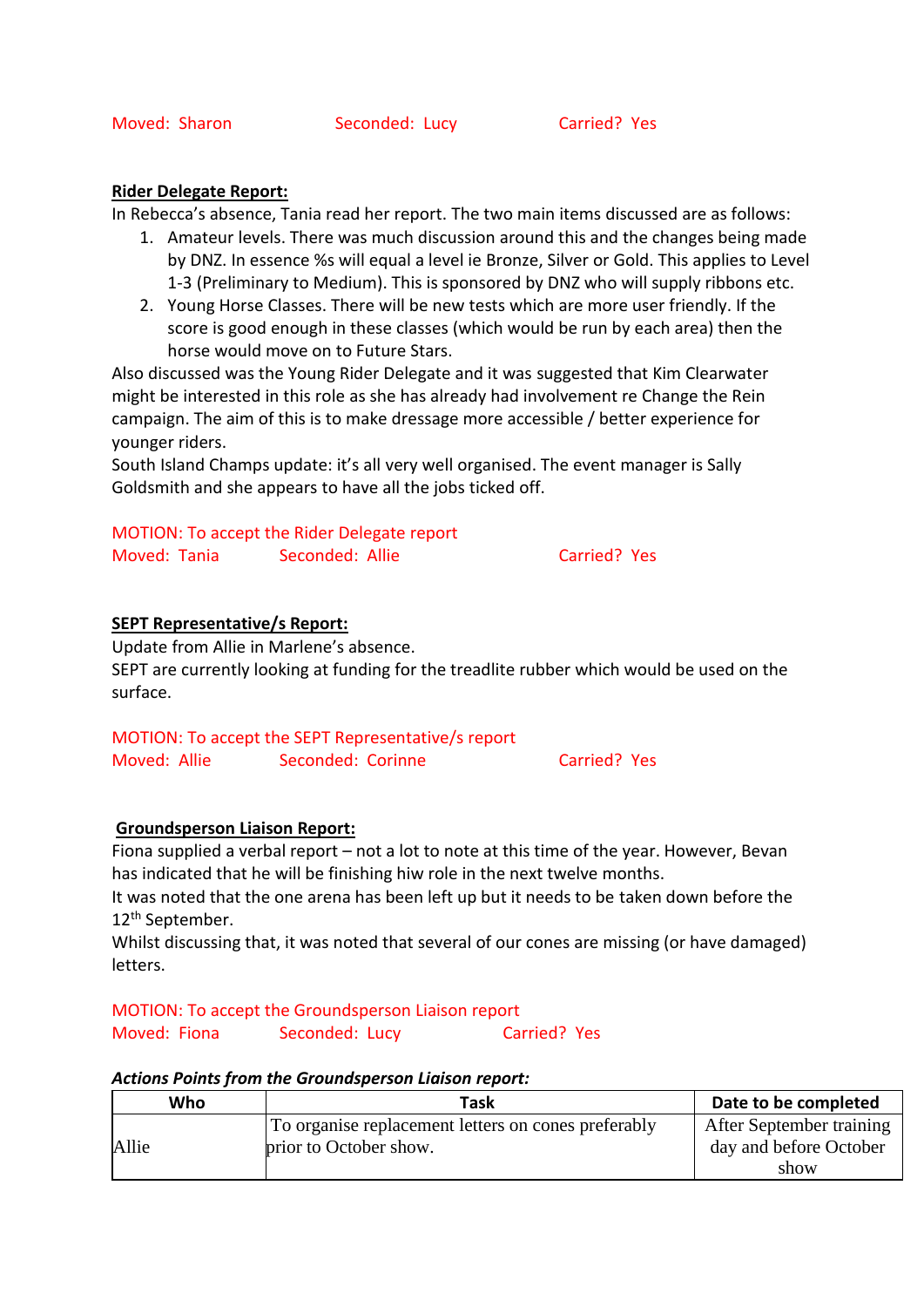MOTION: That the action points be noted. Moved: Allie Seconded: Lucy Carried? Yes

# **Correspondence:**

Tabled and discussed as appropriate

#### *Inwards*

The group received a card from Marlene – see below

An email was received regarding our arenas being used for the Springston competition (therefore, not in Gore). The consensus is that we are not happy for these to be hired away from the Gore A&P Showgrounds.

MOTION: That the pipe arenas are only available for hire on the Gore A&P grounds.

Moved: Tania Seconded: Fiona Carried? Yes

Conversation them moved to the trailer itself and insurance / security etc. We need to find out the cost for trailer and pipes to be insured and we also need to purchase a lock / wheel clamp.

|              | MOTION: That Allie is going to buy a trailer lock |                     |
|--------------|---------------------------------------------------|---------------------|
| Moved: Allie | Seconded: Fiona                                   | <b>Carried? Yes</b> |

*Outwards* NA

*Actions arising from Correspondence:*

| Who   | Task                    | Date to be completed |
|-------|-------------------------|----------------------|
| Allie | Purchase a trailer lock | ASAP                 |

# **General:**

- 1. **Debrief of the first Training Day.** Tania congratulated all on an awesome effort and thanked Corinne and Sharon for their hard work prior to the day (and also for dealing with so many scratchings in the 24 hours prior to the show itself – this was a very unusual situation). In the end the scratchings resulted in only 38 riders attending HOWEVER this was preferable to the full entries as the grounds were so incredibly wet. Thought might need to be given to parking should we have a repeat of that weather for the next show. There was some 'bad behaviour' which was noted by the committee, judges and sadly other riders. This was dealt with by Tania in a firm but kind manner.
- 2. **Official's Fee**. See below under General Business / Schedules.
- 3. **Helen Christie Fundraiser.** This has been booked for the Esplin Room at the Gore T&C. Costings as follows: Room hire \$100 (reduced as we're fundraising)

Will seat 150 people on tables of 8.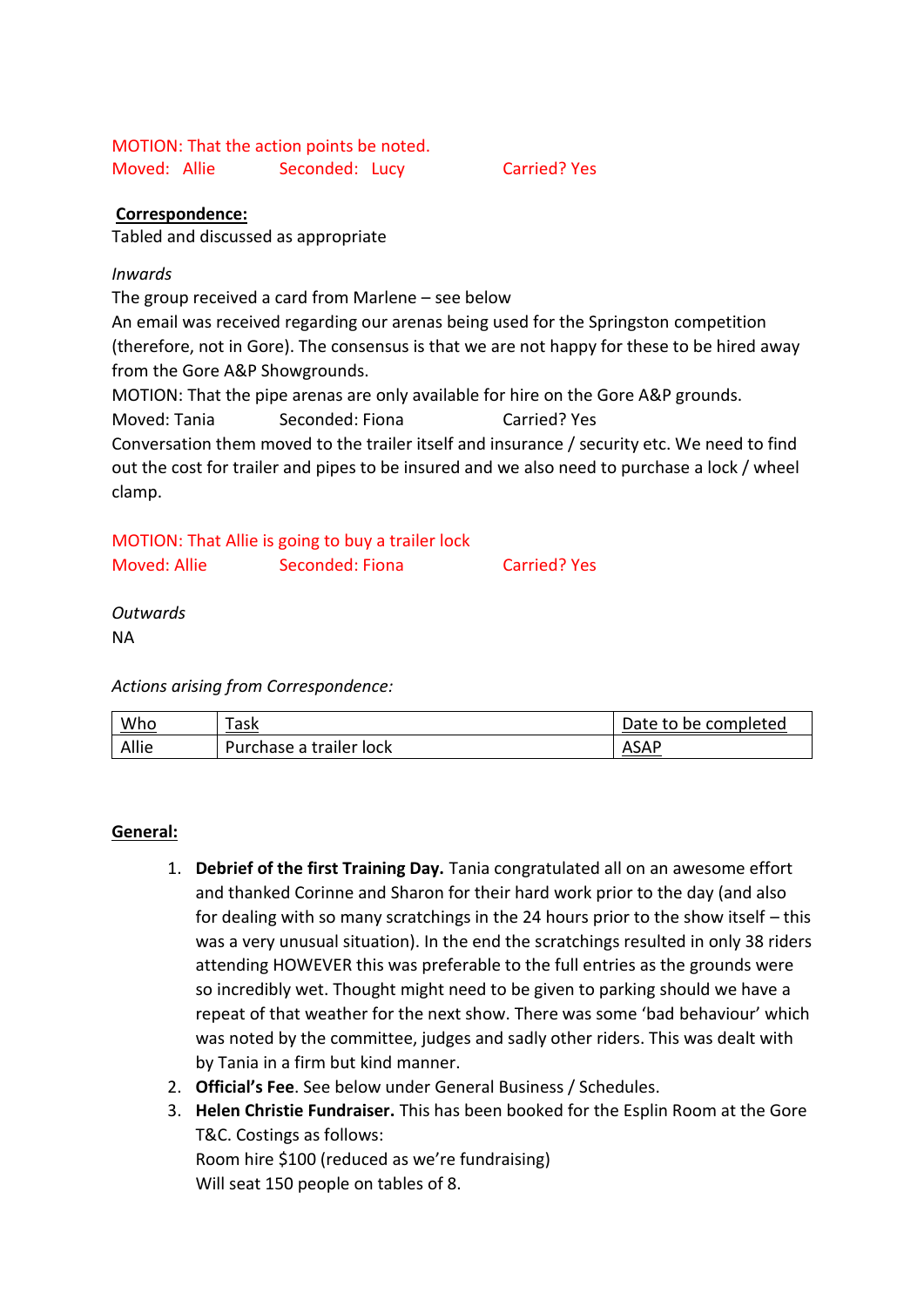Tickets - \$30? Per head Each table will have a platter from Food Affair - \$45 per table

We aim to make \$3k. One person (Tania) to handle ticket sales for this. It was suggested that each member of the OC contribute something to the Silent Auction – plus the South Island rugs awe already have.

#### **4. Schedules.**

General conversation around closing dates for entries. It was decided to revert back to a Friday closing so that we can accommodate the wants and needs of the three people (Corinne, Sharon and Peggy) who work hard around entries etc.

MOTION: For registered Tournaments entries to close on a Friday three weeks to event.

Moved: Corinne Seconded: Fiona Carried? Yes

General conversation around Southland Accumulator points. The group decided that this should be made available to Southland riders AND those who might be out of our geographic area but who wish to be affiliated to us.

MOTION: That the accumulator points only be available to Southland riders and those who wish to be affiliated with us. Additionally, combinations are only eligible for placing in their highest grade in the case that one combination has placings in two grades for the season and combinations will automatically be entered via EvoEvents.

Moved: Fiona Seconded: Allie Carried? Yes

# **October Schedule (30/31 Oct)**

We will keep the ABCD formula for test (we will look to mix them up for January, Feb and March shows)

Two special tests – Huntlie and Mitchell with the latter aimed at riders 21 years and under. Trophy goes to rider with highest % in a graded test. Conversation around the Official's Fee.

MOTION: That this season we will not reinstate the Official's Fee. We will revisit this next season.

Moved: Allie Seconded: Tania Carried? Yes

# **December Schedule (4/5 Dec)**

Special trophies: Wings Cadet and Sultan Memorial Trophy. These to be decided via the Sat am and pm and Sunday am test. Trophies awarded on Sunday prize giving.

These need to be advertised on Facebook. Again, not automatic entry.